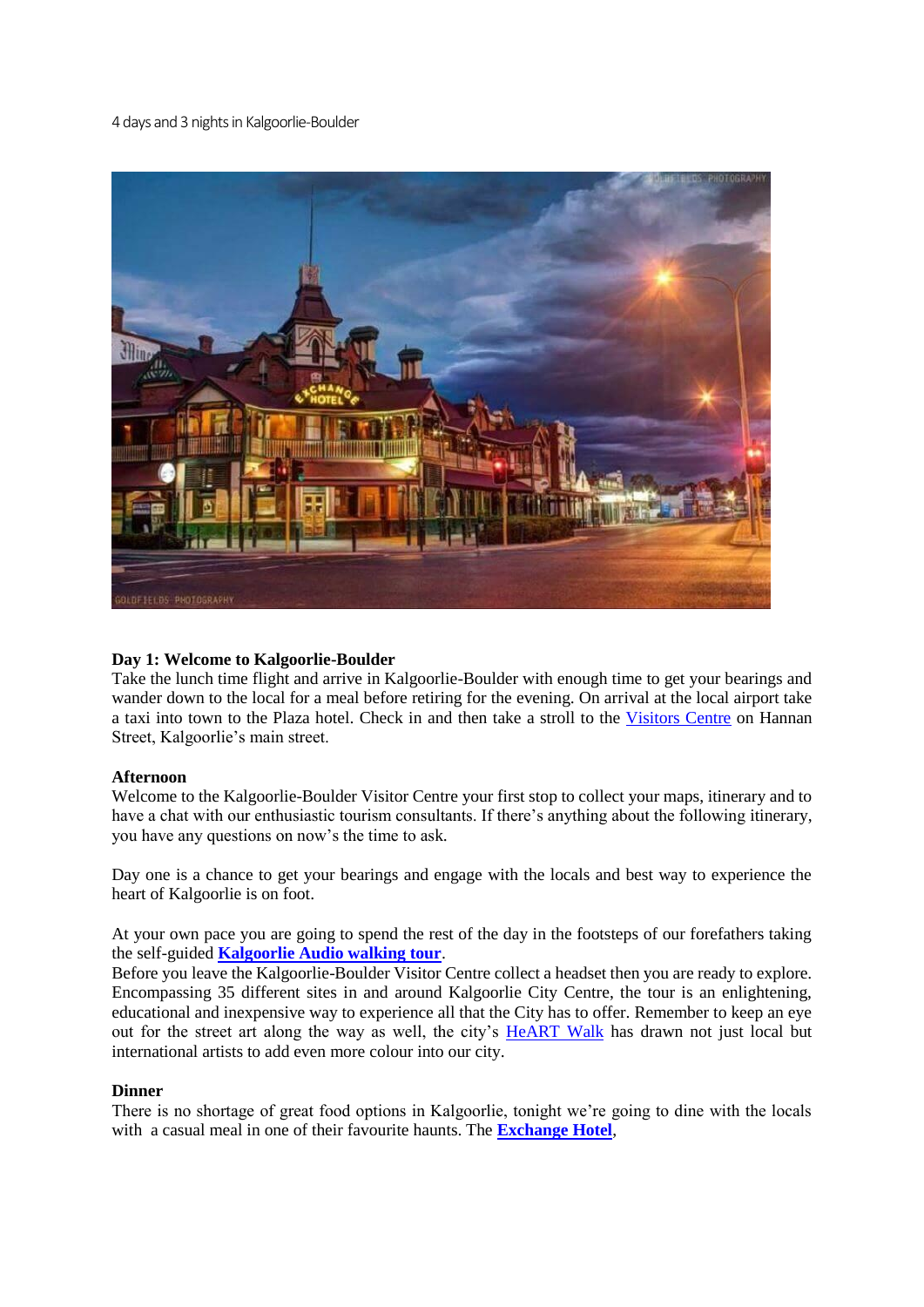known to the locals as 'Paddy's' features the best steaks in the west, and whilst enjoying a signature steak, you can indulge in a cocktail, fine wine or aged whisky. When you've finished walk back up the street and across to the Plaza and enjoy a good nights' sleep.

# **Day 2 Vaults of Gold, jump aboard the little red tram for a super-sized tour , and then finish the day with elegant dining in a grand old dame of the Goldfields.**

#### **Morning**

8AM : Breaky in the Goldfields is a hard because we are spoilt for choice so we've chosen three of the best for you to sample during your trip. This morning make a beeline towards a local favourite on the main street **[Café 312](https://www.kalgoorlietourism.com/cafe-312)**. From the barista's cheery 'hello' to the seriously good coffee and peoplewatching opportunities, it's a quirky, delightful spot.

After breaky head off up Hannan Street to **[The Museum of the Goldfields](https://www.kalgoorlietourism.com/museum-of-the-goldfields)** and explore the rich history of the Eastern Goldfields and the city's mining heritage. Discover the unique role the town has played in WA's development, both as a centre of mining and its place at the edge of the Nullarbor Plain. Explore the largest display of the State's collection of gold bars and nuggets, Step back in time to see how prospectors searched for this precious metal and learn about the life and hardships faced by mining families during the early 1900's. Make sure you check out one of the skinniest hotels in the world which is now part of the museum precinct

#### **Afternoon**

Head off to the [Kalgoorlie Hotel](https://www.kalgoorlietourism.com/kalgoorlie-hotel) for a delicious meal and drink before jumping aboard the **[Historical](https://www.kalgoorlietourism.com/kalgoorlie-boulder-tram)  [Loopline Tram Tour](https://www.kalgoorlietourism.com/kalgoorlie-boulder-tram)** around Kalgoorlie Boulder! This two hour tour packs a lot in, taking you to several historic sites including;

- i. **[Mt Charlotte Reservoir](https://www.kalgoorlietourism.com/mount-charlotte-reservoir-lookout)** Experience spectacular panoramic views of the city and discover the history from the futurist vision of CY O'Connor, an Irish engineer who bought clean fresh water to the Goldfields.
- ii. **[The Super Pit Lookout](https://www.kalgoorlietourism.com/super-pit-lookout)** is one of the most popular attractions in the Goldfields offering an opportunity to view a working mine site in action and the chance to watch a blast.
- iii. **[Western Australia School of Mines Museum](https://www.kalgoorlietourism.com/western-australian-school-of-mines-museum)** is sure to appeal to anyone with a keen interest in geology and mineralogy. It is home to a collection of approximately 3,000 mineral specimens and houses replicas of famous gold nuggets found in the region.
- iv. **[Boulder Town Hall](https://www.kalgoorlietourism.com/goatcher-curtain)** This really is a one off. Take a tour of this spectacular town hall built in 1908 and view the remarkable hand-painted 'Goatcher Curtain,' one of only two left in the world! Also visit the **[Goldfields War Museum](https://www.kalgoorlietourism.com/goldfields-war-museum)** inside the Town Hall.

#### **Evening**

Dinner tonight is going is going to be enjoyed upstairs in the gracious surrounds of one of Kalgoorlie's most historical buildings, the **[Palace Hotel](https://www.kalgoorlietourism.com/palace-hotel)** This meal will be a feast for the senses. The view from up here is breathtaking and if you time it right you'll enjoy a jaw droppingly beautiful Goldfield's sunset to top off your fine dining experience and vintage wines.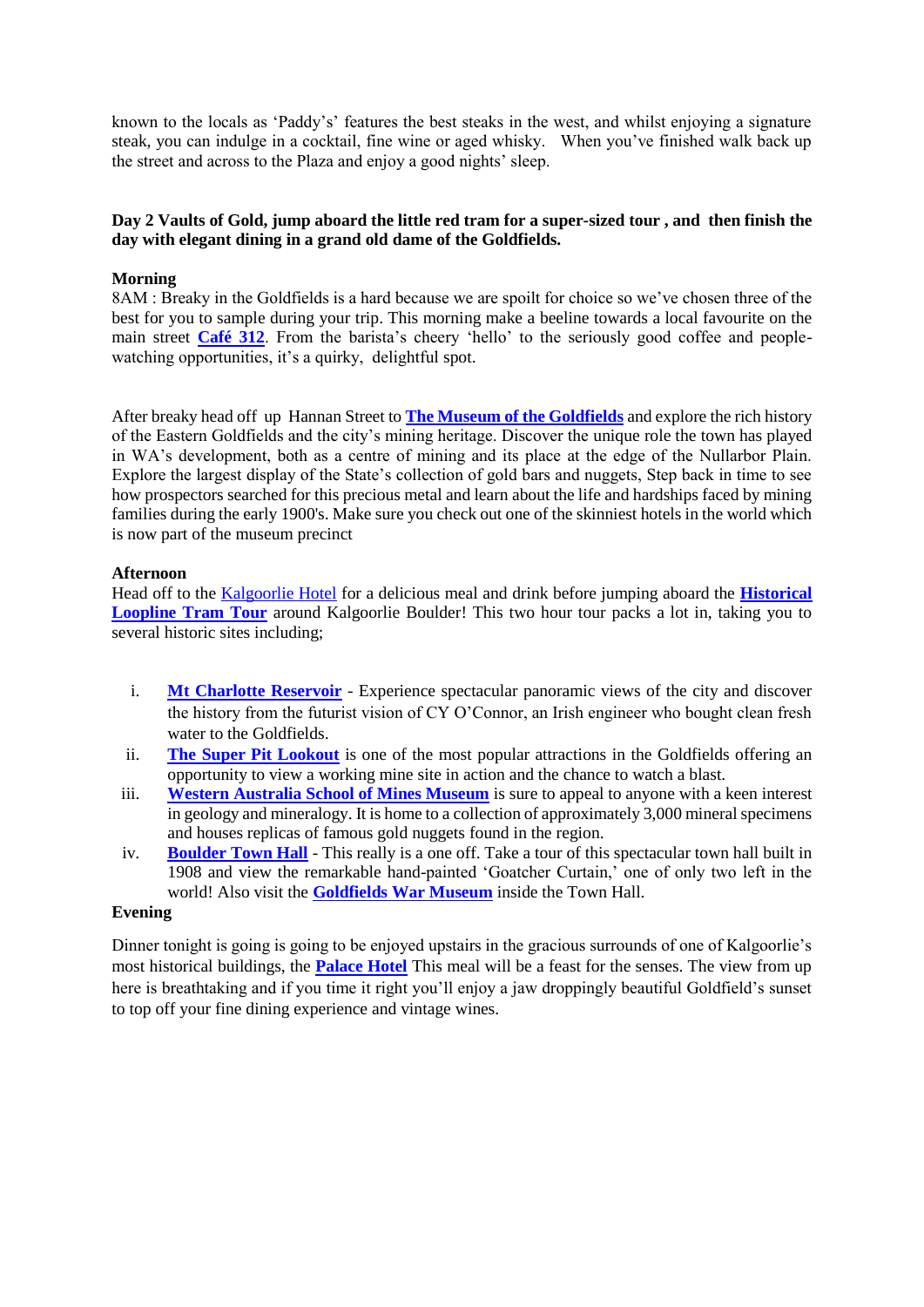

# **Day 3**

**Into the Super-pit, Liquid Gold refreshments, desert golf and nature's best sunset.**

# **Morning**

8AM: Start your day with some breakfast at **[Debernales](https://www.kalgoorlietourism.com/de-bernales)** before embarking on a more in-depth tour of the Super Pit. 9:30AM Throw on a high vis vest and take a 1.5 or 2.5-hour tour with **[Kalgoorlie Tours and Charters](https://www.kalgoorlietourism.com/super-pit-tour)**. Travel along the haul roads with the giant 793 dump trucks and get to view the mining and milling operations as you pass through the plant, all from the safety of the mine spec bus. Stopping at various points throughout the site for some amazing panoramic views it's a tour full of BIG photo opportunities.

Alternatively, enjoy a scenic flight across the city and see the Super Pit from the air with **[Circle H Helicopters](https://www.kalgoorlietourism.com/circle-h-helicopters)** or **[Goldfields Air Services.](https://www.kalgoorlietourism.com/goldfields-air-services-scenic-flights)**

Next up, jump in a cab and head out to the **[Hannans North Tourist Mine](https://www.kalgoorlietourism.com/hannans-north-tourist-mine)**. Here you can try your hand at panning for gold, or get up close to a dump truck and loader.

# Lunch

Grab a cab back to **Off the [Beaten Track Brewery](https://www.kalgoorlietourism.com/beaten-track-brewery)** for lunch at a local institution.

In the early years of Kalgoorlie – Boulder locals had a saying 'If you couldn't see the brewery from the pub the beer wasn't fresh enough'. So when the pub and the brewery are on the same site no wonder the locals love it! Spend an hour tucking into one of the best burgers you've ever tasted while sampling some liquid gold**.** Started by a local home brewer **Off the [Beaten Track Brewery](https://www.kalgoorlietourism.com/beaten-track-brewery)** is a local success story you'll be talking about for years.

# **Afternoon**

Time to walk off lunch and make room for a romantic dinner for just the two of you later this evening.

Tee off for 9holes at the **[Kalgoorlie Golf Course](https://www.kalgoorlietourism.com/kalgoorlie-golf-course)**, which is well on its way to becoming known as one of the top desert golf courses in the world.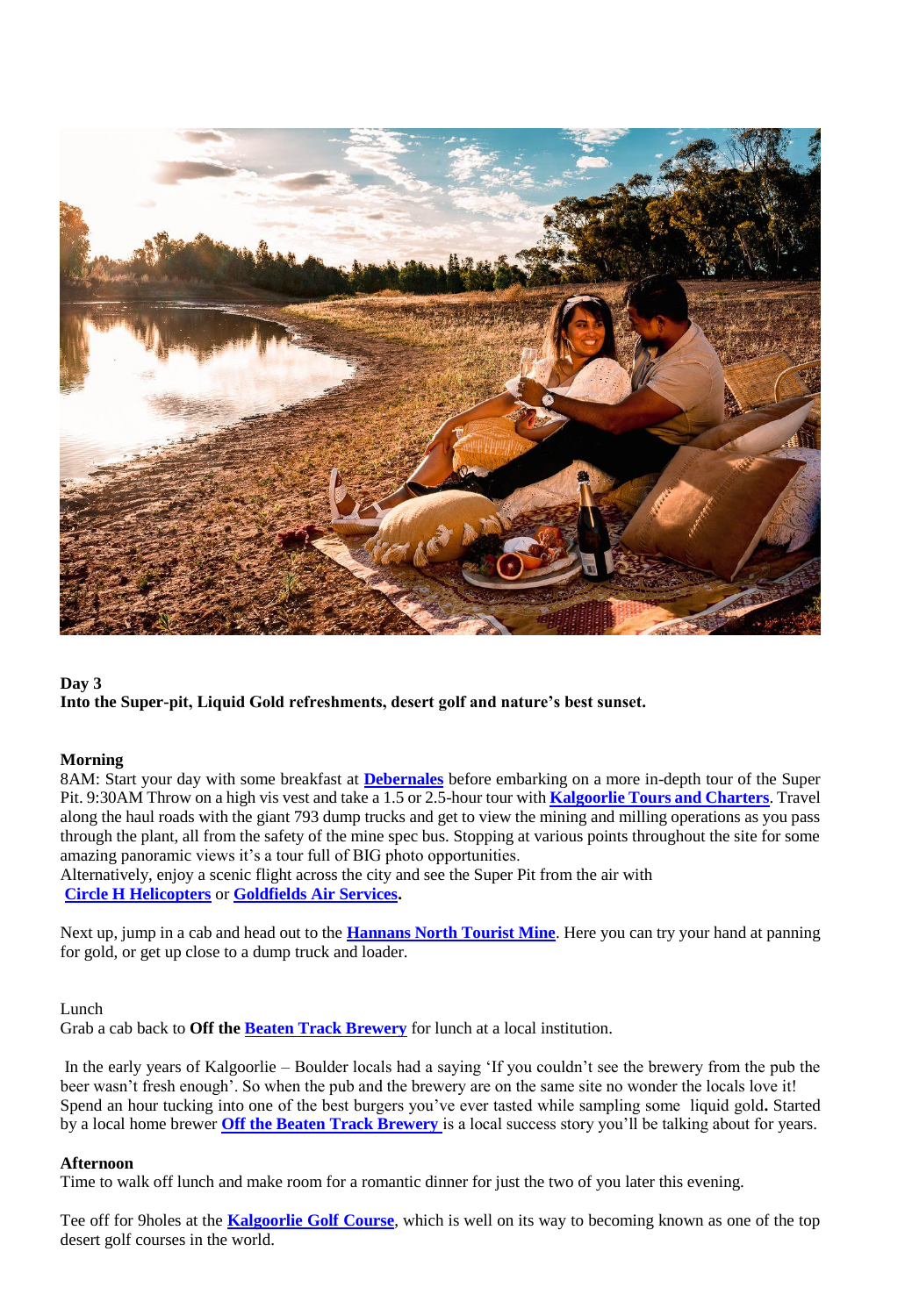A premier 18 hole course it's the result of a massive community effort and the creative vision of top golf course designer Graham Marsh. Say hello to the Kangaroos who are pretty fond of this oasis of green in the red dirt.

# **Evening**

Dinner tonight is about getting away from it all and enjoying the sunset, just the two of you.

Pick up your pre-ordered gourmet food hamper then head out to Lake Douglas. Here you can spread out your picnic rug and watch the sunset across the Great Western Woodlands. An hour and a half should be plenty of time, make sure you pre arrange your cab to bring you back to The Plaza.



# **Day 4 Ant Eating, Stories from the Bordello, Gold Diggers then Homeward bound.**

#### **Early Morning**

They get up early in the Goldfields. Wander down Hannan Street and grab a coffee with the locals at the **[Proper](https://www.kalgoorlietourism.com/the-proper-gander-espresso)  Gander [Espresso Kalgoorlie](https://www.kalgoorlietourism.com/the-proper-gander-espresso)**, these talented baristas start working their coffee magic everyday from 5am, lucky because your last day starts bright and early with Edie from

**[Tjupan Bush Tours](https://www.kalgoorlietourism.com/goldfields-honey-ant-tours)** at 5.30am who will meet you out front.

Edie Ulrich is one of the last remaining native speakers of the endangered Tjupan language and she runs a tour like no other in the state, honey ant hunting tours in the Goldfields desert region.

You'll learn how to find and harvest these local insect delicacies, then if you're brave enough squeeze a couple into your mouth for that sweet pop.

# **Lunch**

No need to change locations for lunch on your last day in the Goldfields. The local food experiences keep coming, as Edie wraps up her tour with hearty servings of homemade roo stew, damper and billy tea.